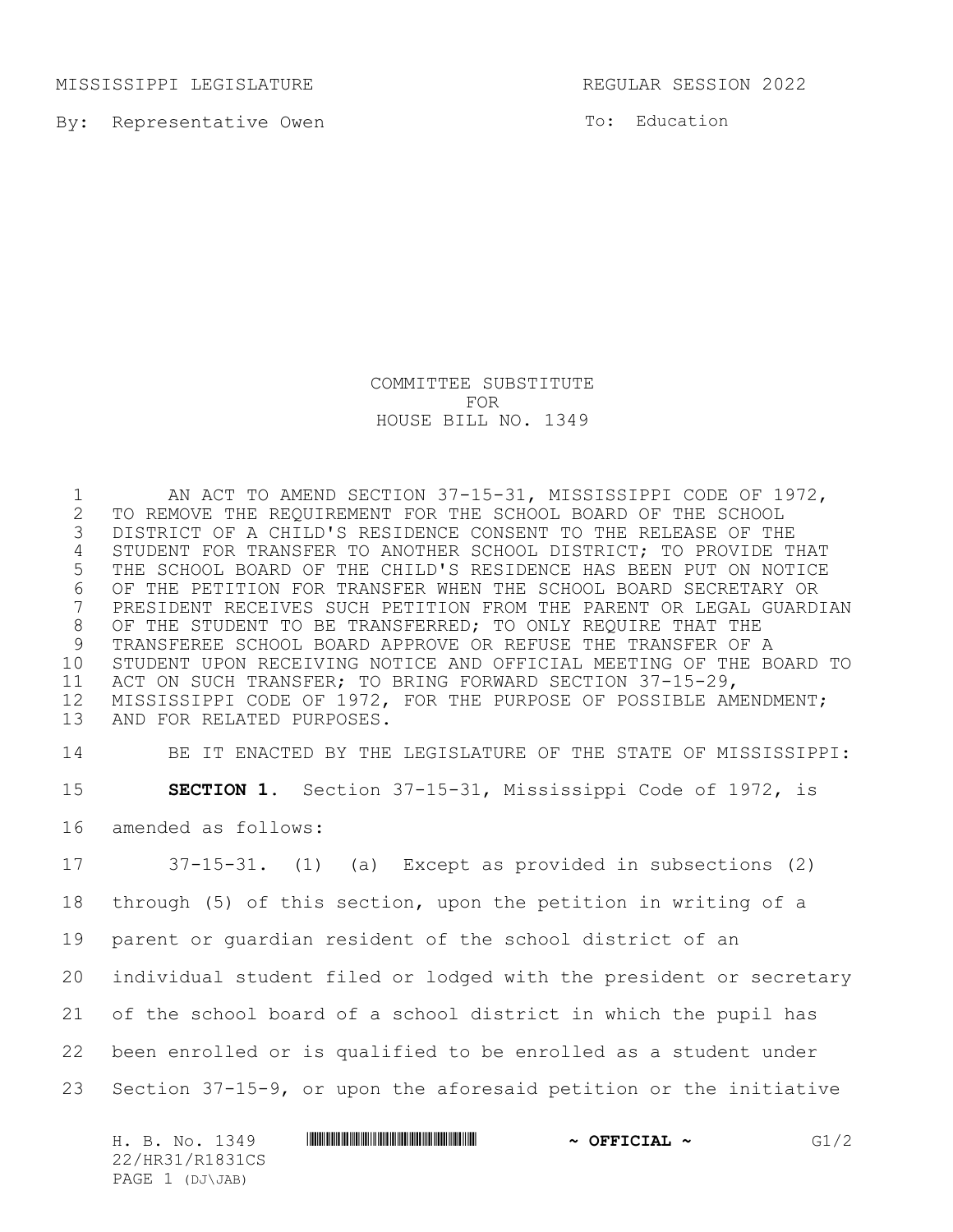of the school board of a school district as to the transfer of a grade or grades, individual students living in one school district or a grade or grades of a school within the districts may be legally transferred to another school district, **\* \* \*** provided that the school board of the school district to which the transfer is sought consents **\* \* \*** to receive the students seeking transfer, which such consent must be given in writing and spread upon the minutes of **\* \* \*** the transferee board.

 (b) The school board of the **\* \* \*** school district **\* \* \*** of current attendance shall be deemed to have been put on notice of the parent or legal guardian's written petition for transfer upon receipt of such petition by the president or secretary of the school board, and **\* \* \*** shall notify the transferee school board of the petition for transfer within a reasonable time. Upon receipt of notice of petition for transfer, the transferee school board **\* \* \*** shall act on such request for transfer as soon as possible, **\* \* \*** and no later than the next regular meeting of the transferee board, and a failure of such transferee board to act within such time shall constitute a rejection of such request. If such a transfer is approved or refused by the transferee board, then such decision shall be final. **\* \* \***

 (c) Any legal guardianship formed for the purpose of establishing residency for school district attendance purposes shall not be recognized by the affected school board.

H. B. No. 1349 \*HR31/R1831CS\* **~ OFFICIAL ~** 22/HR31/R1831CS PAGE 2 (DJ\JAB)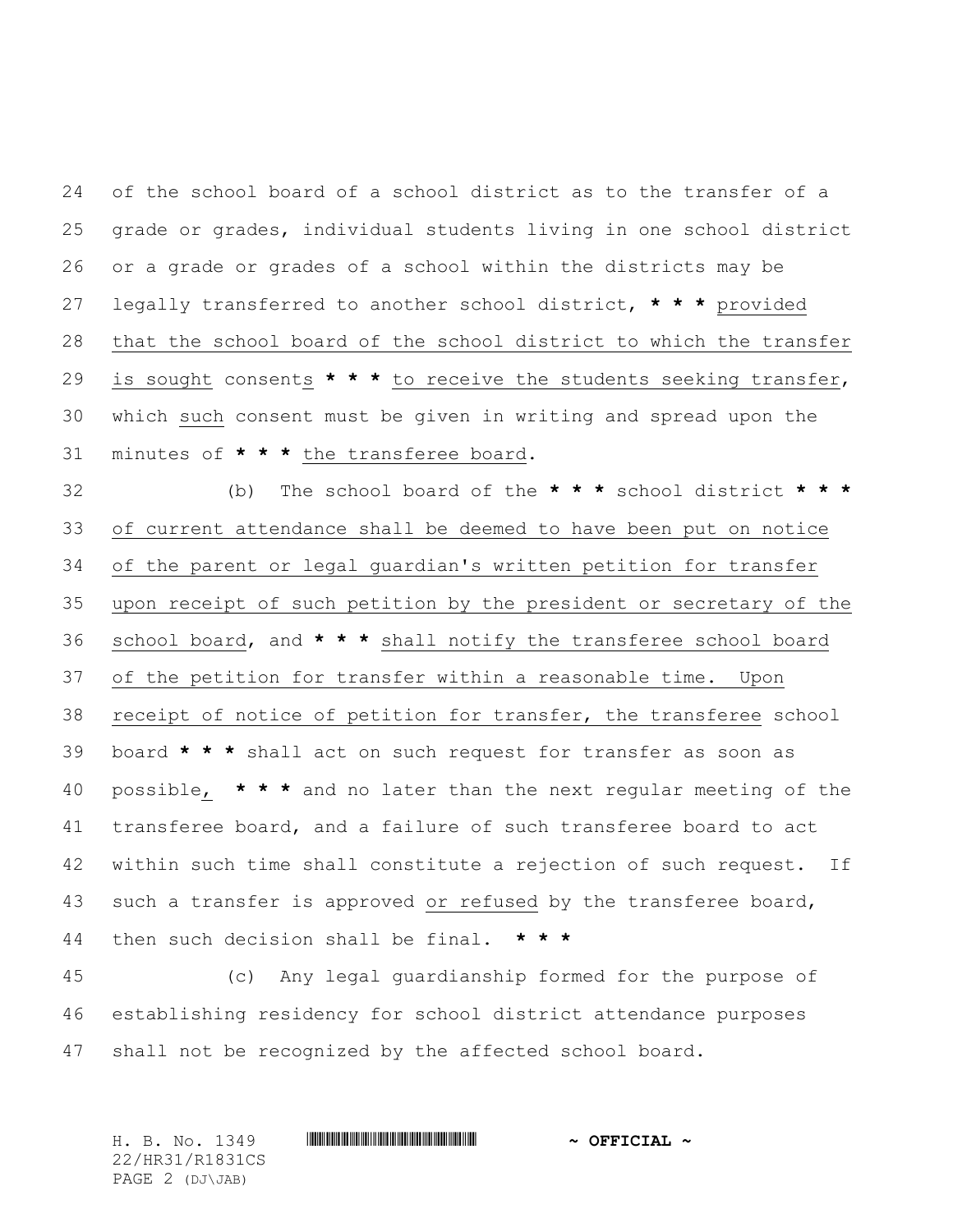(2) (a) Upon the petition in writing of any parent or guardian who is a resident of Mississippi and is an instructional or licensed employee of a school district, but not a resident of such district, the school board of the employer school district shall consent to the transfer of such employee's dependent school-age children to its district and shall spread the same upon the minutes of the board. Upon the petition in writing of any parent or guardian who is not a resident of Mississippi and who is an instructional or licensed employee of a school district in Mississippi, the school board of the employer school district shall consent to the transfer of such employee's dependent school-age children to its district and shall spread the same upon the minutes of the board.

 (b) The school board of any school district, in its discretion, may adopt a uniform policy to allow the enrollment and attendance of the dependent children of noninstructional and nonlicensed employees, who are residents of Mississippi but are not residents of their district. Such policy shall be based upon the employment needs of the district, implemented according to job classification groups and renewed each school year.

 (c) The employer transferee school district shall notify in writing the school district from which the pupil or pupils are transferring, and the school board of the transferor school district shall spread the same upon its minutes.

H. B. No. 1349 \*HR31/R1831CS\* **~ OFFICIAL ~** 22/HR31/R1831CS PAGE 3 (DJ\JAB)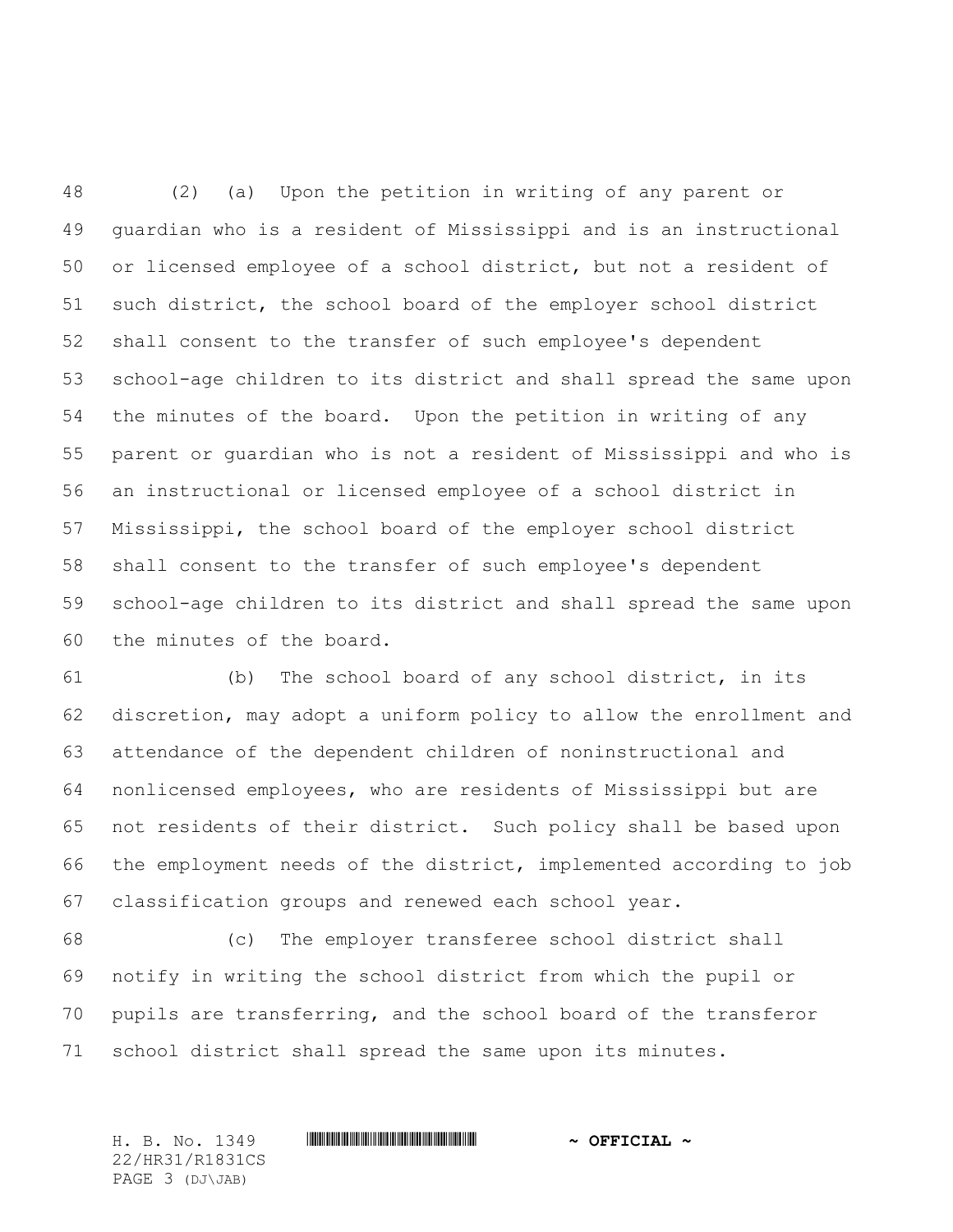(d) Any such agreement by school boards for the legal transfer of a student shall include a provision providing for the transportation of the student. In the absence of such a provision the responsibility for transporting the student to the transferee school district shall be that of the parent or guardian.

 (e) Any school district which accepts a student under the provisions of this subsection shall not assess any tuition fees upon such transferring student in accordance with the provisions of Section 37-19-27.

 (3) Upon the petition in writing of any parent or legal guardian of a school-age child who is a resident of an adjacent school district residing in the geographical situation described in Section 37-15-29(3), the school board of the school district operating the school located in closer proximity to the residence of the child shall consent to the transfer of the child to its 87 district, and shall spread the same upon the minutes of the board. **\* \* \*** The legal transfer of a student under this subsection shall include a provision for the transportation of the student by either the **\* \* \*** parent or legal guardian of the student or the transferee school district. In the event that **\* \* \*** the school board of the transferee **\* \* \*** school district shall object to the transfer, **\* \* \*** the parent or legal guardian shall have the right to appeal to the State Board of Education whose decision shall be final. **\* \* \*** The responsibility for transporting the student to the transferee school district shall be that of the parent or

H. B. No. 1349 **. AND AND AN ABLE AND ACTUAL A** 22/HR31/R1831CS PAGE 4 (DJ\JAB)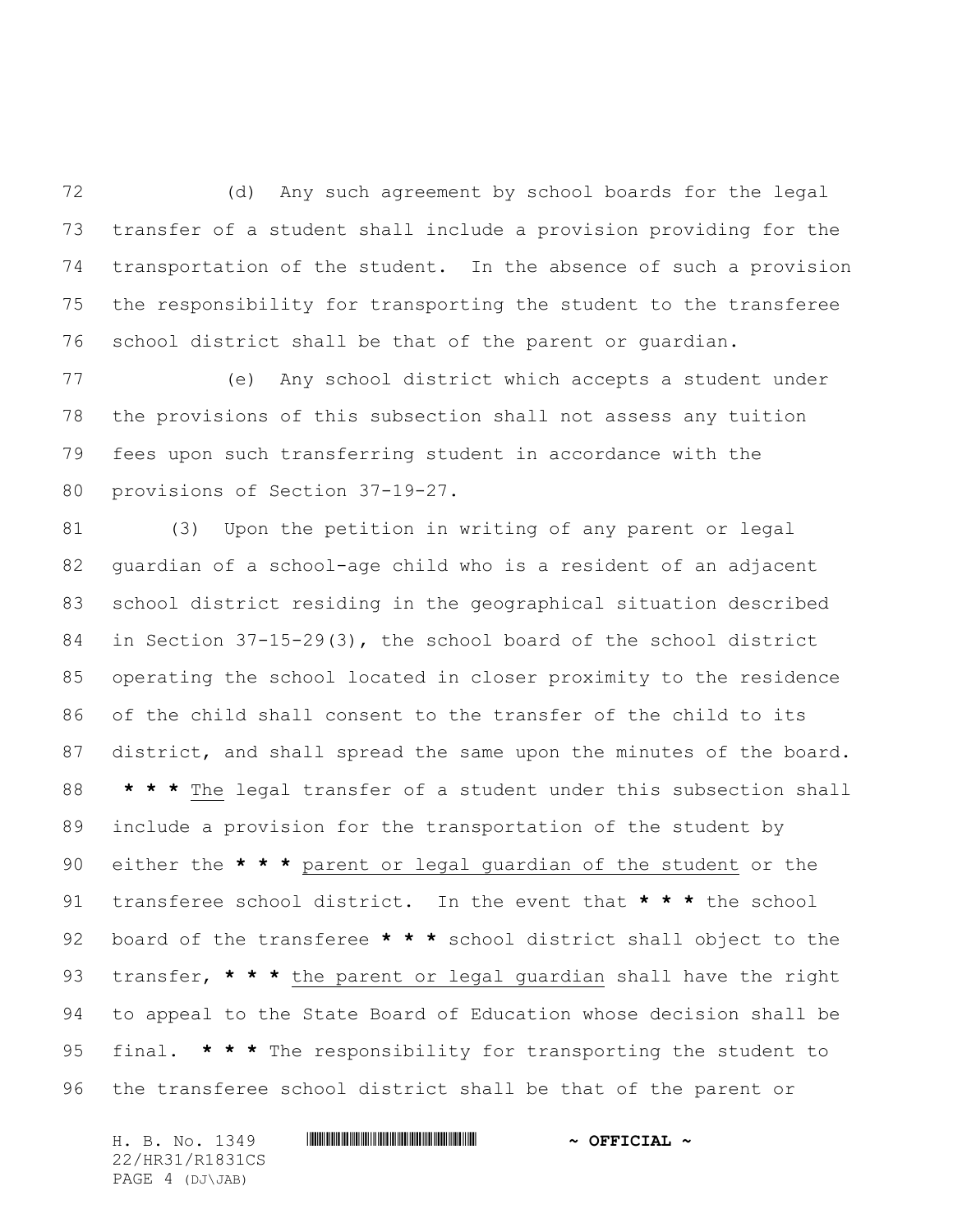guardian if the transferee school district does not agree in the consent of transfer, which shall be spread upon its minutes, to provide transportation for the student.

 (4) Upon the petition in writing of any parent or legal guardian of a school-age child who was lawfully transferred to another school district prior to July 1, 1992, as described in Section 37-15-29(4), the school board of the transferee school district shall consent to the transfer of such child and the transfer of any school-age brother and sister of such child to its district, and shall spread the same upon the minutes of the board.

 (5) **\* \* \*** Before September 1 of each year, the board of trustees of the municipal separate school district shall certify to the State Department of Education the number of students in the added territory of the municipal separate school district who are transferred to the adjacent school district. The municipal separate school district also shall certify the total number of students in the school district residing in the added territory plus the number of those students who are transferred to the adjacent school district. Based upon these figures, the department shall calculate the percentage of the total number of students in the added territory who are transferred to the adjacent school district and shall certify this percentage to the levying authority for the municipal separate school district. The levying authority shall remit to the school board of the adjacent school district, from the proceeds of the ad valorem taxes

22/HR31/R1831CS PAGE 5 (DJ\JAB)

## H. B. No. 1349 **. AND AND AN ABLE AND ACTUAL A**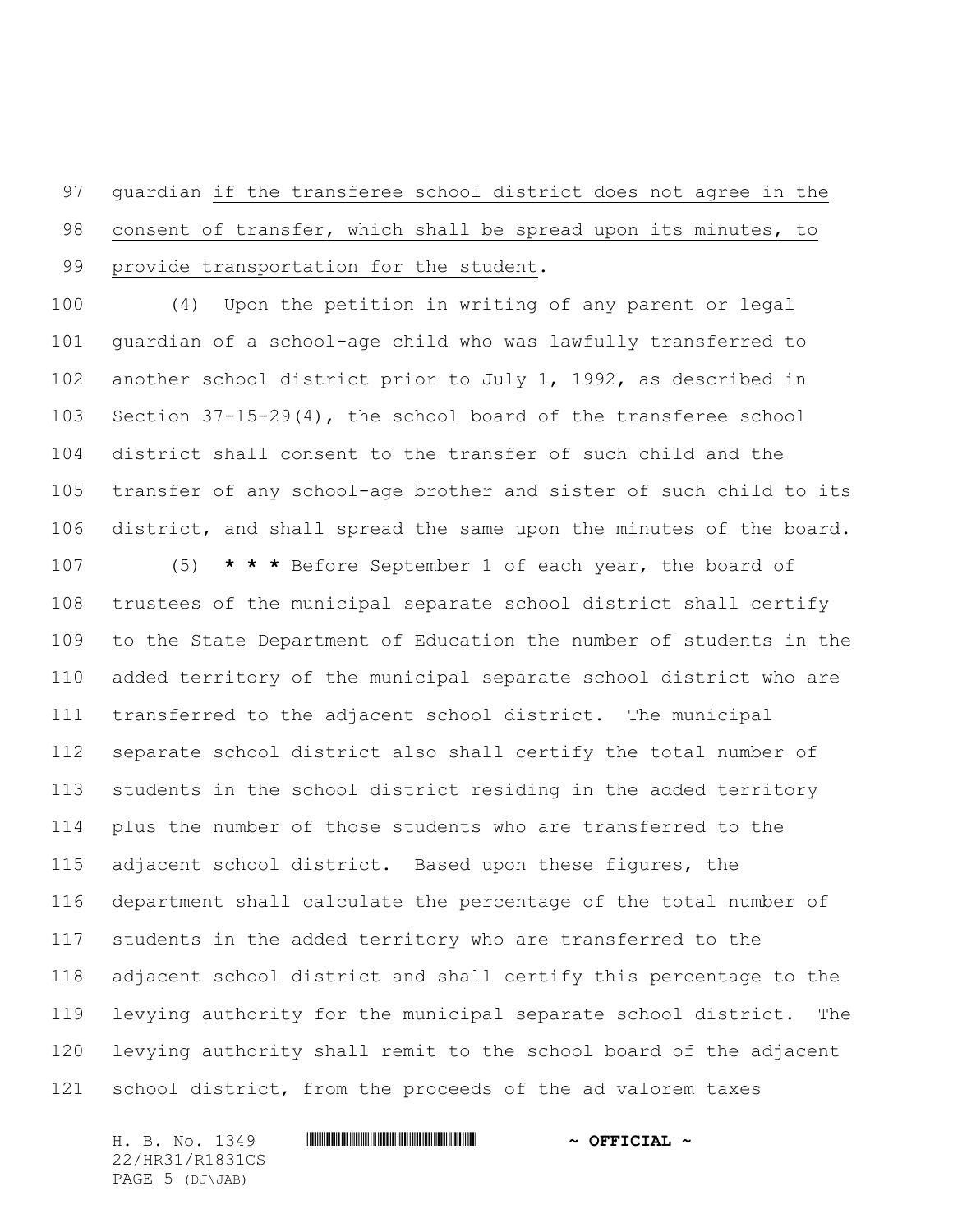collected for the support of the municipal separate school district from the added territory of the municipal separate school district, an amount equal to the percentage of the total number of students in the added territory who are transferred to the adjacent school district.

 **SECTION 2.** Section 37-15-29, Mississippi Code of 1972, is brought forward as follows:

 37-15-29. (1) Except as provided in subsections (2), (3), (4) and (5) of this section, no minor child may enroll in or attend any school except in the school district of his residence, unless such child be lawfully transferred from the school district of his residence to a school in another school district in accord with the statutes of this state now in effect or which may be hereafter enacted.

 (2) Those children whose parent(s) or legal guardian(s) are instructional personnel or certificated employees of a school district may at such employee's discretion enroll and attend the school or schools of their parent's or legal guardian's employment regardless of the residence of the child.

 (3) No child shall be required to be transported in excess of thirty (30) miles on a school bus from his or her home to school, or in excess of thirty (30) miles from school to his or her home, if there is another school in an adjacent school district located on a shorter school bus transportation route by the nearest traveled road. Those children residing in such

22/HR31/R1831CS PAGE 6 (DJ\JAB)

## H. B. No. 1349 \*HR31/R1831CS\* **~ OFFICIAL ~**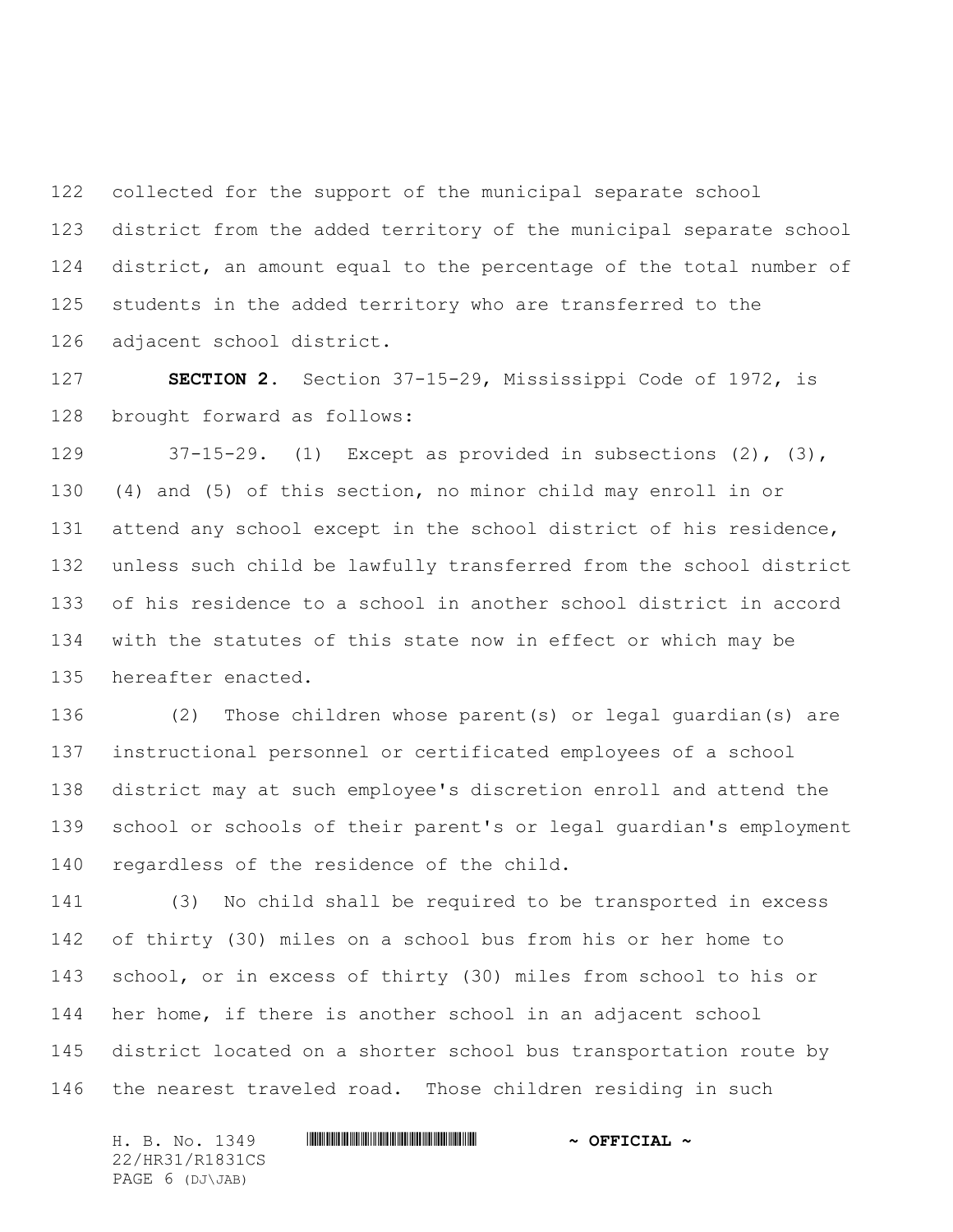geographical situations may, at the discretion of their parent(s) or legal guardian(s), enroll and attend the nearer school, regardless of the residence of the child. In the event the parent or legal guardian of such child and the school board are unable to agree on the school bus mileage required to transport the child from his or her home to school, an appeal shall lie to the State Board of Education, or its designee, whose decision shall be final. The school districts involved in the appeal shall provide the Mississippi Department of Education with any school bus route information requested, including riding the buses as necessary, in order to measure the bus routes in question, as needed by the State Board of Education in considering the appeal.

 (4) Those children lawfully transferred from the school district of his residence to a school in another school district prior to July 1, 1992, may, at the discretion of their parent(s) or legal guardian(s), continue to enroll and attend school in the transferee school district. Provided further, that the brother(s) and sister(s) of said children lawfully transferred prior to July 1, 1992, may also, at the discretion of their parent(s) or legal guardian(s), enroll and attend school in the transferee school district.

 (5) Those children whose parent(s) or legal guardian(s) are active members of the United States Armed Forces or civilian military personnel and reside on a military base, may, at the discretion of their parent(s) or legal guardian(s), enroll and

H. B. No. 1349 **. AND AND AN ABLE AND ACTUAL A** 22/HR31/R1831CS PAGE 7 (DJ\JAB)